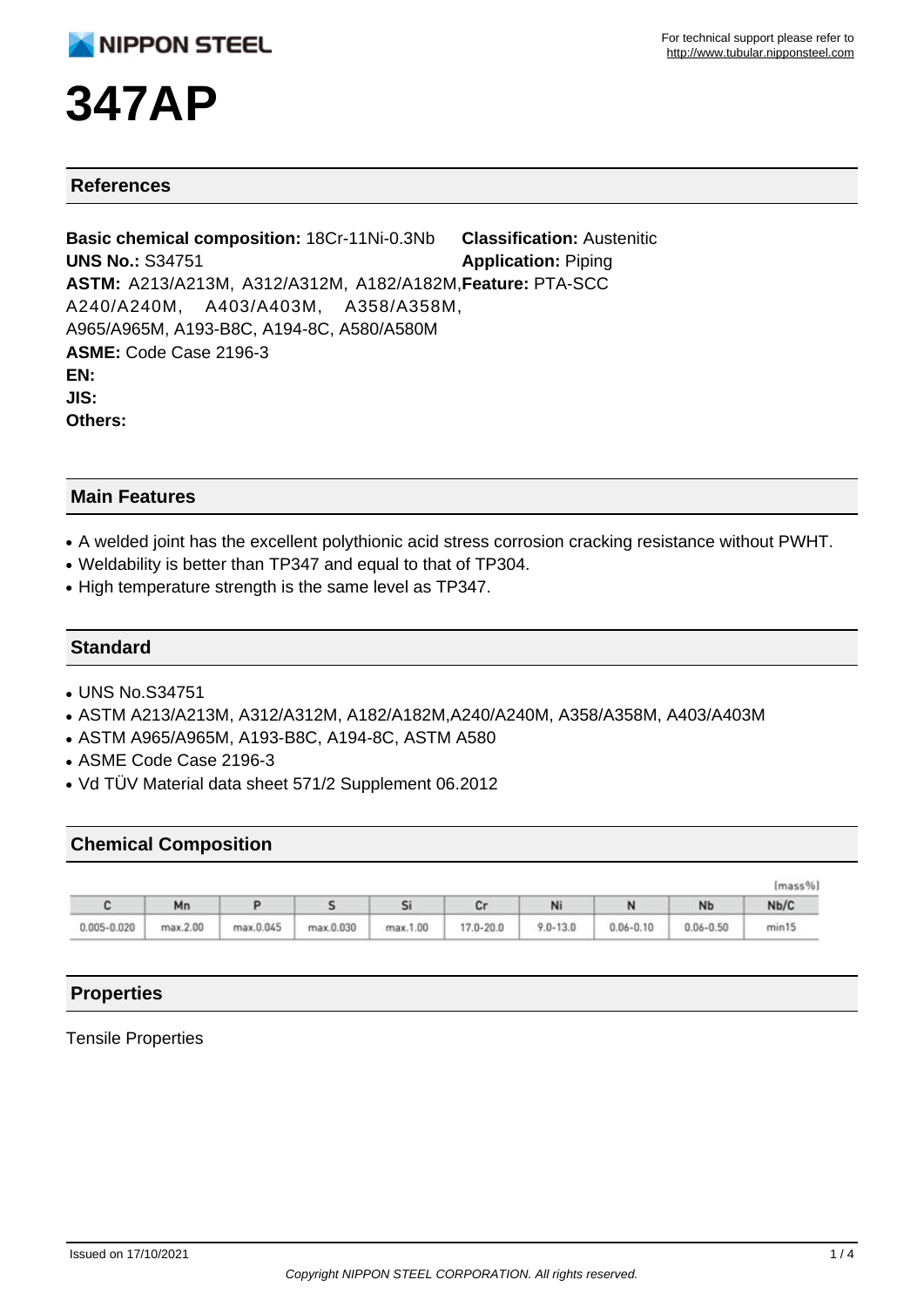

Fig. High temperature tensile properties of 347AP.

Tensile strength of 347AP is equivalent to that of conventional TP347 at each temperature.



Creep Rupture Properties

Fig. Creep rupture test results of base metal.

Creep rupture of 347AP satisfies ASME allowable stress of conventional TP347.

Weldability (Hot weld Cracking)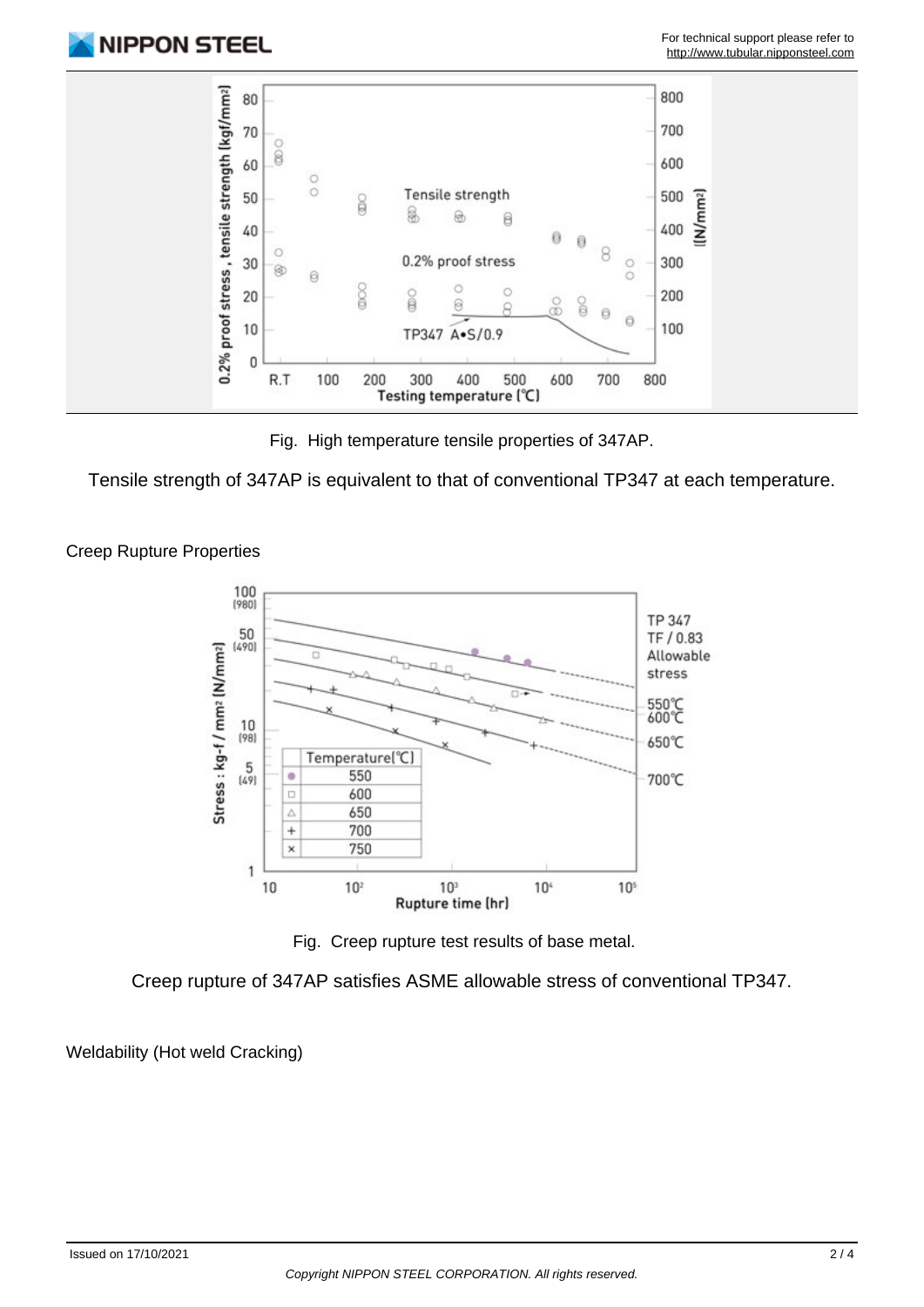





Fig. Result of varestraint test.

Weldability of 347AP is much better than conventional TP347, equivalent to TP304.

Corrosion Resistance of GTAW Welded Joints (Without PWHT)